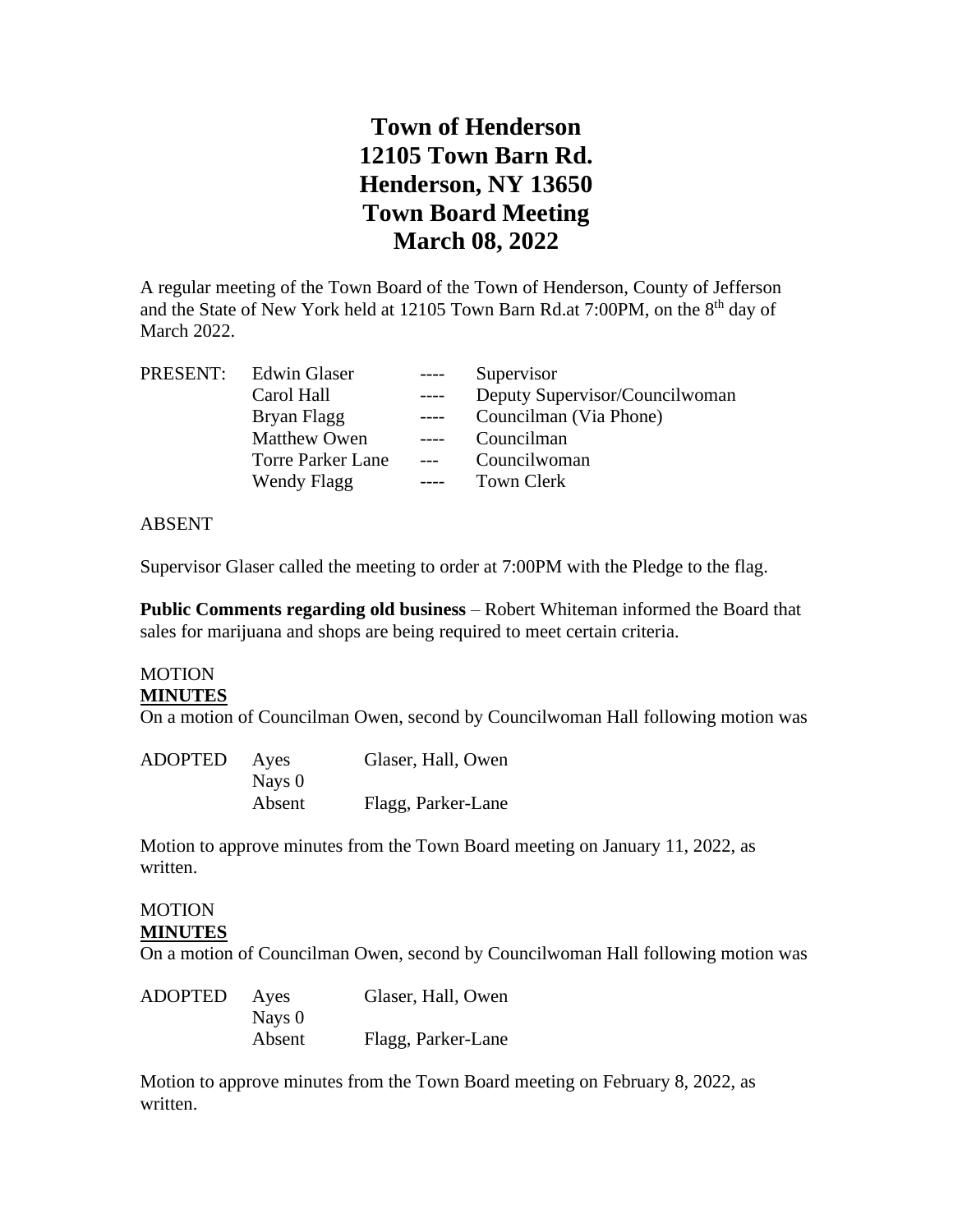Page 2 March 8, 2022

### MOTION **AUDIT OF CLAIMS**

On a motion by Councilwoman Parker-Lane, seconded by Councilman Owen, the following motion was

| ADOPTED Ayes 5 |        | Glaser, Hall, Owen, Flagg, Parker-lane |
|----------------|--------|----------------------------------------|
|                | Nays 0 |                                        |

Resolved to authorize payment of abstract #2P include vouchers 000108-000109 for a total amount of \$457.81

### **MOTION AUDIT OF CLAIMS**

On a motion by Councilwoman Parker-Lane, seconded by Councilwoman Owen, the following motion was

| ADOPTED Ayes 5 |        | Glaser, Hall, Owen, Flagg, Parker-Lane |
|----------------|--------|----------------------------------------|
|                | Nays 0 |                                        |

Resolved to authorize payment of abstract #3 include vouchers #000110-000156 for a total amount of \$120,341.06.

## Summary by Payable Account

| Payable Acct           | <b>Total Amount</b> |
|------------------------|---------------------|
| General                | \$39,155.06         |
| Highway                | \$58,425.82         |
| Water Dist. 1          | \$755.15            |
| Water Dist. 2          | \$755.13            |
| Special Lighting Dist. | \$578.22            |
| Trust & Agency         | \$951.68            |
| Water Capital Fund     | \$19,720.00         |
|                        |                     |

#### MOTION **SUPERVISOR REPORT**

On a motion by Councilman Owen, second by Councilwoman Parker-Lane the following motion was

| ADOPTED Ayes 5 |        | Glaser, Hall, Owen, Flagg, Parker-Lane |
|----------------|--------|----------------------------------------|
|                | Nays 0 |                                        |

Motion to accept February Supervisor's report as presented by Supervisor Glaser.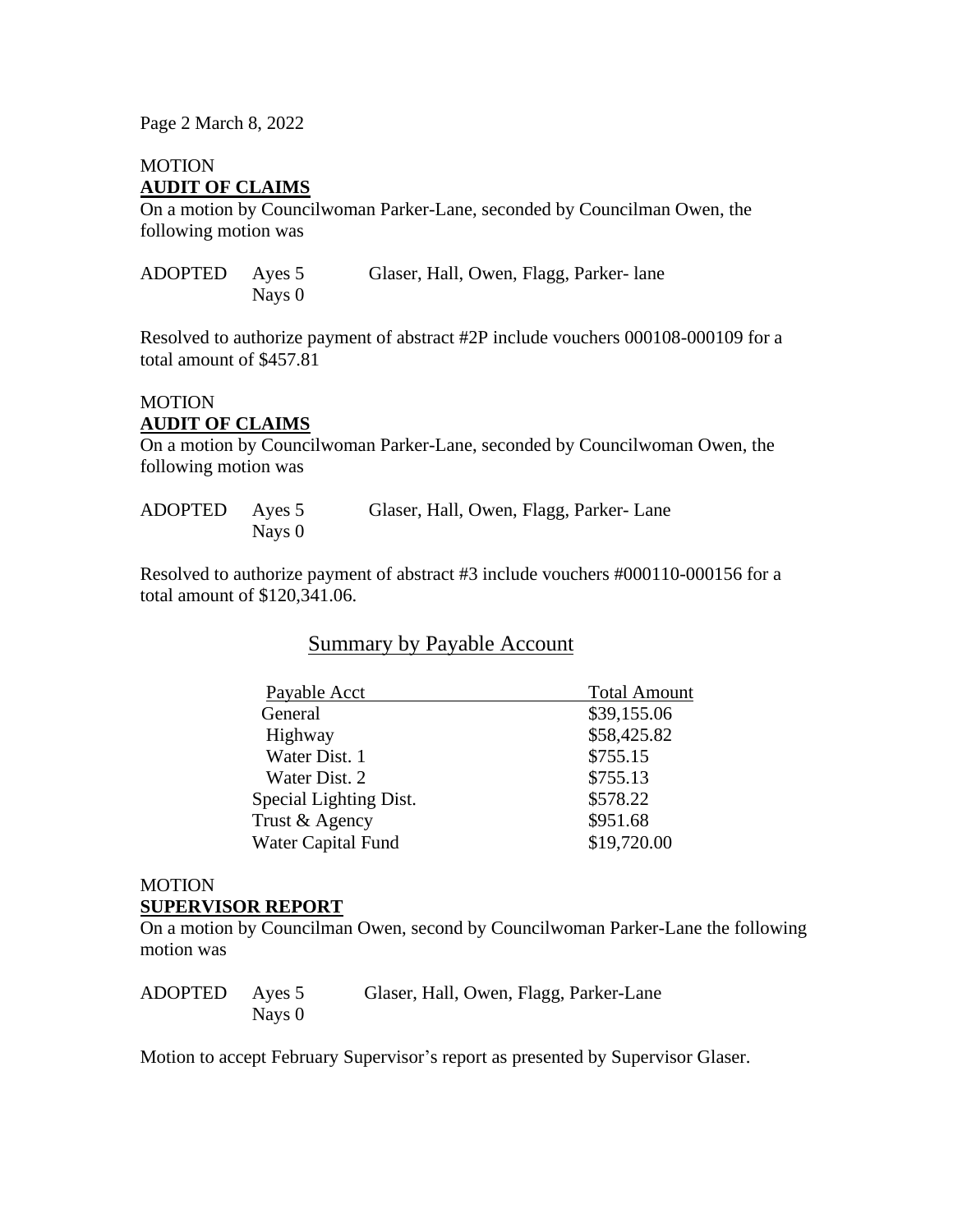Page 3 March 8, 2022

Town Board members were provided with a copy of the monthly revenues and appropriations report.

Sewer and water update Sewer District #1 still have a lot of work to do like redo bond resolution, apply for Community Development Block Grant again, prices of materials is very unstable. We still have some other funding sources we are still waiting on.

Sewer District # 2 – Proposed to run along the rest of the shoreline from Eastman track to Association Island shorter distance to stay close to shoreline then go down County Route 178 plus may be able to pick up more EDU's. May put proposed district on website for all to see so if they want to be included in district the can be put on before district gets formally formed.

Water Dist.  $#3 - A$  water survey will be sent out to all included in District so it can be determined if it is a feasible project. Supervisor Glaser is getting State Legislators and Senators involved to help support project.

Zoning Officer – unsafe building update from Eric Sheldon. He has added one more unsafe building, all buildings on list are vacant but one, all owner have been notified by mail, some have responded by phone, with the nice weather coming the laws need to be reviewed for next steps to be taken.

Sun Communities, owners of Association Island, Engineering firm introduced a proposal to develop Hovey Island. A 170 proposed camping sites along with amenities area, marina, maintenance area and green space was introduced. Currently work is happening on existing Island with maintenance and upgrades being done. To date no plans have been submitted this is just an update of future proposals.

## **MOTION SLELO BOAT LAUNCH STEWARD**

On a motion of Supervisor Glaser, seconded by Councilwoman Hall, the following resolution was

| ADOPTED Ayes 5 |        | Glaser, Hall, Parker-Lane, Owen, Flagg |
|----------------|--------|----------------------------------------|
|                | Nays 0 |                                        |

Resolved to authorize St. Lawrence Eastern Lake Ontario Partnership for Regional Invasive Species Management to post a Boat Launch Steward/ Educator at our public launch for the upcoming 2022 boating season to greet and educate boaters about invasive species and how to prevent the spread from one waterbody to another. This is a continuing program at no cost to the municipality that helps educate and guide boaters on the importance of this issue.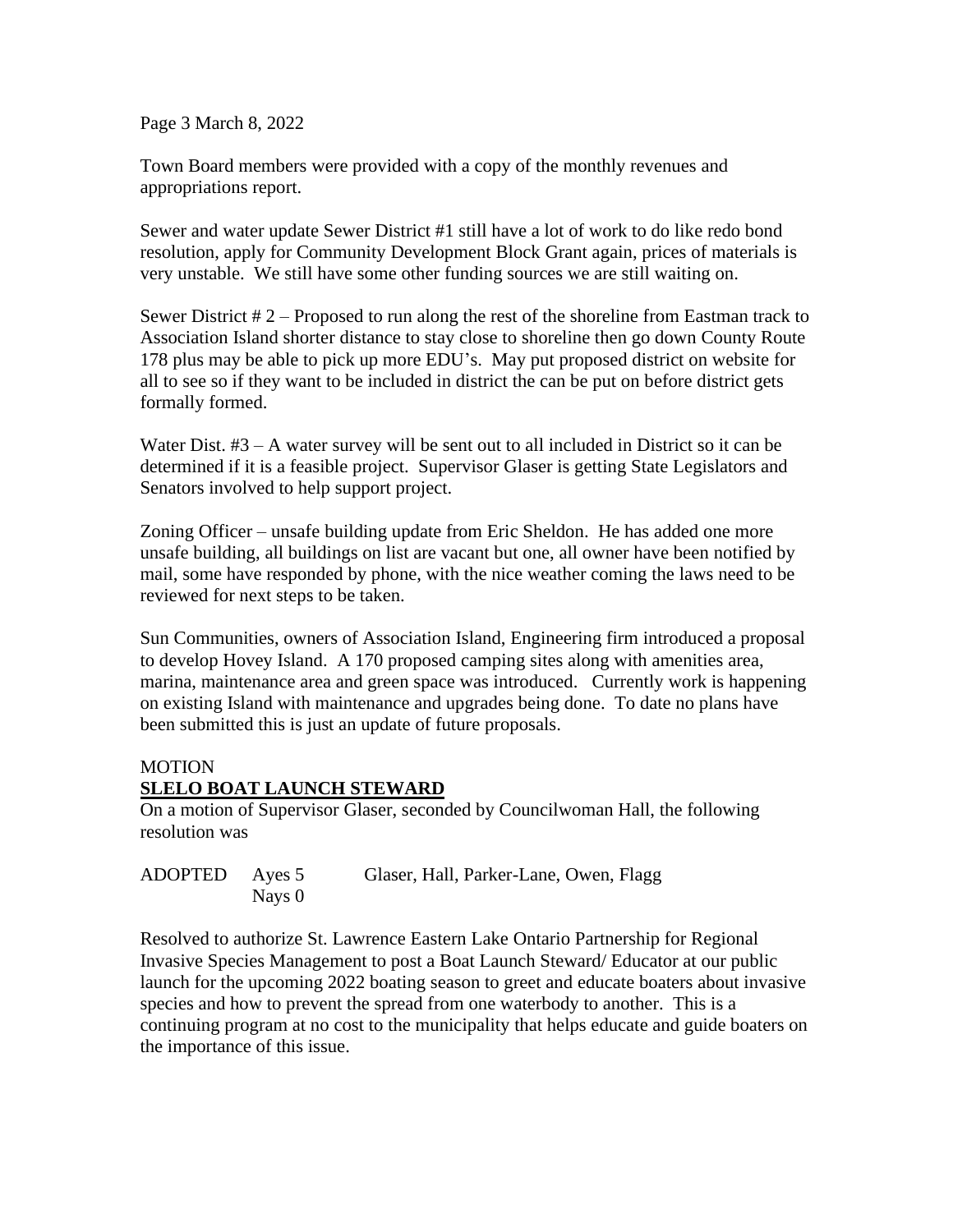Page 4 March 8, 2022

Nexamp is looking to move forward with Military Road project. Planning Board contingences will be reviewed and addressed by all involved.

Proposed zoning changes for properties located West/Northwest of County Route 152 has been discussed to protect locations along the waterfront. A committee is meeting March 15<sup>th</sup> to discuss ideas that could help protect the integrity of the area and restrict industrial business and large scale green projects from along the waterfront and overlay corridor.

Am opening in the Sanitation Department will be accepting applications and holding interviews to fill the position.

A Developers agreement draft from Attorney Burrows has been provided to Board members for review.

Bookkeeper Donna Martell has provided Board with a Fund Balance proposal for Board to review

### MOTION

## **FINANCIAL OFFICER/ BOOKKEEPER AUDIT**

On a motion by Councilman Owen, second by Councilwoman Parker- Lane the following motion was

| ADOPTED Ayes 5 |        | Glaser, Flagg, Owen, Parker-Lane, Hall |
|----------------|--------|----------------------------------------|
|                | Nays 0 |                                        |

Town Board of the Town of Henderson formally accepts the results of the audit of financial records for the Town of Henderson Financial officer conducted on a quarterly bases through out 2021. Audit results show that all financial records are substantial in compliance with regulation promulgated by the Office of State Control Division and School Accountability requirements.

A request from Henderson Harbor Preforming Arts Assoc. for funding for a survey to determine what the community would like to have available for entertainment and event at the field. Board will discuss at next month's meeting.

A suggestion by Gary Rhodes for a percentage off Town Taxes for Town of Henderson Volunteer Fire Department members was made. This suggestion will be reviewed further by Board as to procedures and how it may be implemented.

Councilwoman Hall updated Board as to Hanging Baskets are at Belleville Henderson School for FFA to put basket together for delivery before Memorial Day. NYSDOT is still studying the corner at NYS Rte 3 and NYS Rte 178 as to how to improve. As more information is available informational meetings will be held.